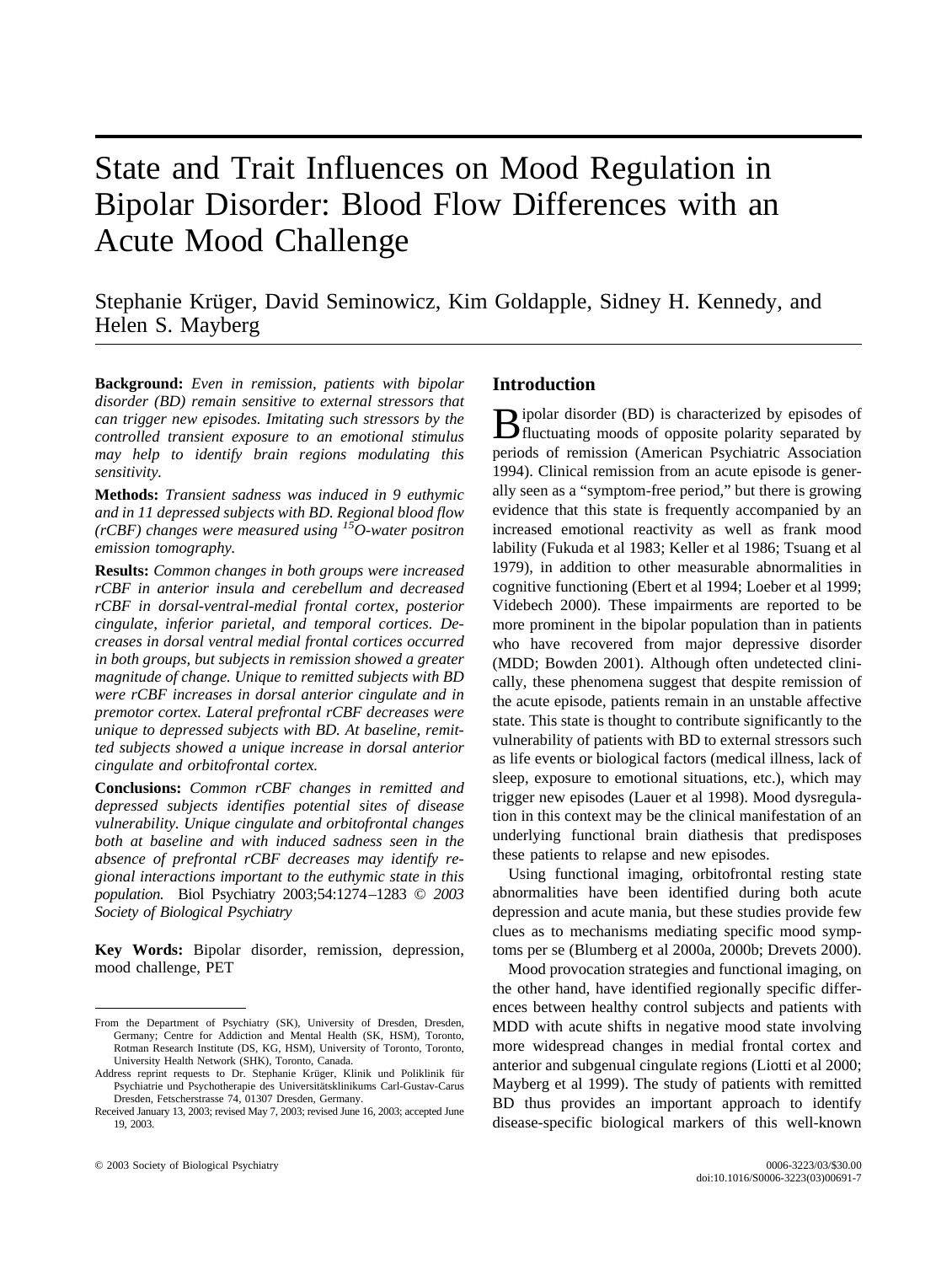phenomenon. In addition, the identification of those regions that are most sensitive to provocation by external stressors may help to clarify mechanisms mediating clinical relapse in BD. Neural correlates of these clinical trait or disease diathesis markers are as yet uncharacterized.

To address these issues, an acute memory-evoked sad mood provocation with rCBF-positron emission tomography (PET) was used to study euthymic and depressed patients with BD. This approach examines neural correlates of the increased sensitivity to negative cognitions and negative behavioral stimuli commonly described in depressed patients [\(Segal et al 1996\)](#page-9-0) as well as mechanisms mediating potential sites of vulnerability underlying the more rapid mood shifts that characterize bipolar illness. It is hypothesized that this controlled emotional induction paradigm provides a potential model of stressors experienced in everyday life known to exaggerate these abnormalities in mood regulation in remitted patients. Thus, exposure to such transient emotional stress would temporally unmask brain regions at greatest risk. It is further hypothesized that changes deviating from those seen previously in MDD or healthy control subjects will identify BD trait abnormalities with unique changes in remitted patients relative to depressed BD patients marking potential targets underlying relapse vulnerability.

# **Methods and Materials**

#### *Subjects*

Twenty subjects with DSM-IV bipolar I disorder (9 remitted, 11 acutely depressed) in treatment at the Center for Addiction and Mental Health, Mood and Anxiety Division, University of Toronto, were included in the study. The diagnosis was made using the Structured Clinical Interview for DSM-IV [\(Spitzer et al](#page-9-0) [1990\).](#page-9-0) Exclusion criteria included other Axis I or II diagnoses, history of head trauma or of substance abuse, medical and neurologic comorbidity, and medications other than mood stabilizers. Written informed consent was obtained from all subjects, and the study was approved by the Center for Addiction and Mental Health Ethics Committee.

#### *Remitted Subjects*

Remission (euthymia) was defined as absence of symptoms (recovery) of depression, mania, hypomania, and mixed mania for a minimum of 6 months without recurrence [\(American](#page-7-0) [Psychiatric Association 1994\).](#page-7-0) This was verified via review of clinic records as all subjects were in treatment at the Mood and Anxiety Division of the Center for Addiction and Mental Health of the University of Toronto. We used the documentation (rating scale assessment and clinical impression) provided by experienced and research-trained clinicians to select euthymic patients with BD. All potential subjects were seen by the first author for a clinical interview to assess their mood state over the previous 6 months. During this evaluation, the Hamilton Depression Rating Scale was administered to quantify current depressive symptoms.

Table 1. Demographics and Clinical Characteristics of Subjects with Bipolar Disorder

| Remitted    | Depressed   |
|-------------|-------------|
| 9           | 11          |
| 3/6         | 7/4         |
| $38 \pm 12$ | $43 \pm 9$  |
| $23 \pm 6$  | $21 \pm 6$  |
| $3 \pm 2$   | $26 \pm 7$  |
| $6 \pm 1$   | NA          |
|             |             |
|             | $3 \pm 2$   |
| $3 \pm 2$   | $4 \pm 3$   |
| $8 \pm 5$   | $8 \pm 3$   |
| 9 VPA       | 9 VPA, 2 Li |
|             | NA          |

BD, bipolar disorder; HAM-D, Hamilton Depression Rating Scale; Li, lithium; VPA, valproic acid.

Only patients with a HAM-D score of  $\leq 6$  were enrolled. The remitted group consisted of three women and six men, mean age  $38 \pm 12$  years, with a mean HAM-D score of  $3 \pm 2$ , a mean age of onset of the bipolar illness of  $23 \pm 6$  years, a mean number of previous manic episodes of  $3 \pm 2$ , and a mean number of previous depressive episodes of  $8 \pm 5$ . Subjects had recovered from a previous episode (depression in all subjects) for a mean of  $6 \pm 1$  months (Table 1). None of the patients had a significant psychiatric, medical, or neurologic comorbidity, and all were on stable doses of mood stabilizers but no other medications.

#### *Depressed Subjects*

The 11 depressed subjects fulfilled DSM-IV criteria for a current depressive episode. The group consisted of seven women and four men, mean age was  $42 \pm 9$  years, age of onset of the bipolar illness was  $21 \pm 6$  years, the mean number of previous depressive episodes was  $8 \pm 3$ , the mean number of manias was  $4 \pm 3$ . The mean duration of the depressive episode was  $12 \pm 8$ weeks and the mean HAM-D score was  $26 \pm 7$ . All patients received a mood stabilizer (nine valproic acid, two lithium), and none were taking antidepressants. Of the 11 depressed subjects, four had been treated with selective serotonin reuptake inhibitors (SSRIs; two paroxetine, two citalopram) without change in symptoms that were discontinued 2 weeks before the experiment.

# *Mood Induction*

Induction of transient intense sadness was performed using a previously validated mood induction paradigm [\(Liotti et al 2000,](#page-9-0) [2002; Mayberg et al 1999\).](#page-9-0) In brief, subjects were requested to draft an individualized autobiographical script describing a sad life event. Sad scenarios most commonly centered on loss of friends, relatives, or significant relationships. Each script was tested in advance to ensure reliability and reproducibility in inducing a sad mood.

During the PET experiment, the script was projected onto a computer screen, to facilitate recall of the event while the subject lay in the scanner. Scripts were presented for approximately 5 min ending 30 sec before the start of the actual scan. Scans were acquired at peak emotion, with eyes closed, script off, while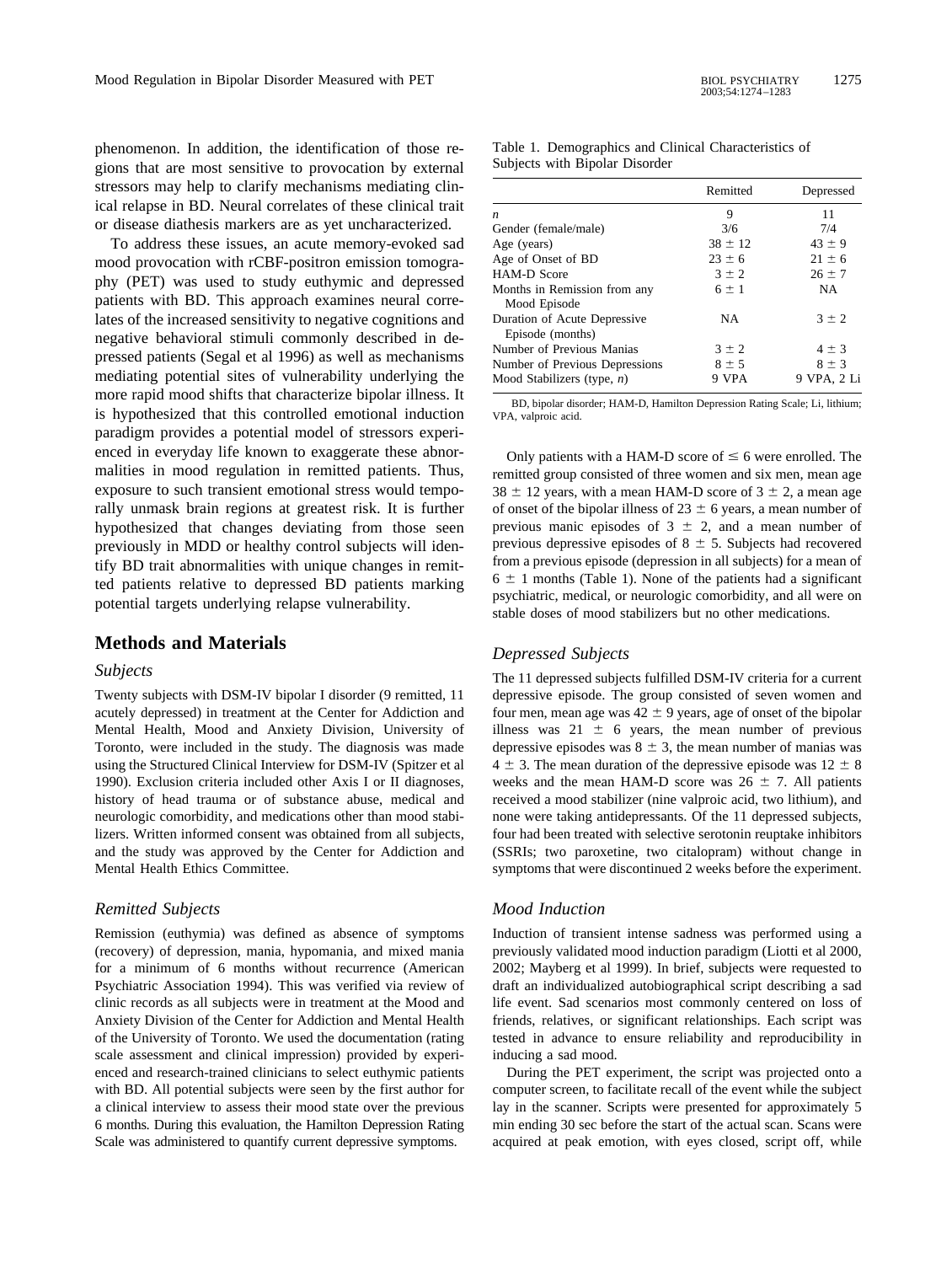subjects were encouraged to focus on their sadness without active rumination on script details. This instruction served to reduce the activation of brain regions mediating such cognitive ruminations as demonstrated in previous experiments [\(Liotti et al](#page-9-0) [2000\).](#page-9-0)

Mood was rated every 2 min following script presentation up to the time of the scan and immediately thereafter to document compliance with instructions. Intensity of sadness was quantified using a self-rating Likert scale (range:  $0 =$  not sad to  $7 =$  very sad). For all subjects, scans were not taken unless the mood state reached a minimum of 6 on the rating scale. Anxiety was similarly rated before and after each scan because this emotion is known to confound the brain changes associated with sadness [\(Liotti et al 2000\).](#page-9-0)

## *Scan Acquisition and Image Reconstruction*

Regional cerebral blood flow (rCBF) was measured using  $[15O]$ water and PET in two behavioral states: baseline euthymia and provoked sadness. Two trials of each condition were acquired using an alternating design, with neutral mood always preceding sad mood (i.e., the scanning sequence was rest 1, sad 1, rest 2, sad 2). Scans were acquired at the Center for Addiction and Mental Health on a GEMS/Scanditronix 2048b camera (15 parallel slices; 6.5-mm center-to-center interslice distance) using measured attenuation correction (68Ge/68Ga transmission scans). rCBF was measured using the bolus  $[$ <sup>15</sup>O]-water technique (45 mCi  $15$ O-water dose/scan; scan initiated with bolus entry into the brain; scan duration  $= 60$  sec). Subjects were fitted with a customized thermoplastic facemask to minimize head movement across acquisitions. Scans were spaced a minimum of 11 min apart to accommodate radioactive decay to background levels as well as to allow return to behavioral baseline.

## *Data Analysis*

Statistical analyses were performed using SPM99 (Wellcome Department of Cognitive Neurology, London, UK) implemented in Matlab (version 5.3, Mathworks, Sherborn, Massachusetts). The data were first screened for distributional properties, outliers, and missing values. This process rejected no scans. All scans were then normalized to the Montreal Neurologic Institute's ICBM 152' stereotactic template within SPM99, which references brain locations in three-dimensional space relative to the anterior commissure [\(Brett et al 2002; Collins et al 1994\).](#page-8-0) The images were then corrected for differences in the whole-brain global mean and smoothed using a Gaussian kernel to a final in-plane resolution of 10 mm at full width at half maximum.

Final inclusion in group analyses required further evidence of a stable baseline scan in both neutral trials. No scans were excluded for artifacts; two trials were excluded because of an incomplete return to baseline behavioral levels in two remitted subjects.

Differences within (sad vs. neutral) and between groups (remitted vs. depressed) were the primary focus of this study and are reflected by the following series of statistical analyses: Significant regional changes in the sad relative to the resting state were assessed by the use of the general linear model and Gaussian random field theory to analyze spatially extended data through statistical parametric maps [\(Friston et al 1994, 1995\).](#page-8-0) Cluster significance thresholds were set at the default 50 voxels (voxel  $= 8$  mm<sup>3</sup>). Based on previous results of sad mood induction in healthy control subjects and unipolar depressed subjects [\(Liotti et al 2002; Mayberg et al 1999\),](#page-9-0) peak voxel value significance thresholds were set at  $p < .01$  for five hypothesized regions (ventral subgenual cingulate, Brodmann Area [BA] 25, medial frontal cortex BA 9/10/11, dorsal anterior cingulate BA 24, dorsolateral prefrontal cortex BA 9/46, anterior insula) and at  $p < .001$  (uncorrected) level for unhypothesized regions. Brain locations are reported as x, y, z coordinates in MNI space with approximate Brodmann areas identified by mathematical transformation of SPM99 coordinates into Talairach space (http:// www.mrc-cbu.cam.ac.uk/Imaging/; [Talairach and Tournoux](#page-9-0) [1988\).](#page-9-0)

Primary analyses addressed the change patterns specific for each group (rest vs. sad for remitted (Rem) and depressed (Dep) subjects analyzed separately) and specific differences between the two groups ([rest vs. sad Rem] vs. [rest vs. sad Dep]). Secondary analyses assessed baseline differences between the two groups to interpret group change pattern similarities and differences. In addition, the influence of gender on the mood induction change pattern as well as stability of the change pattern between the two trials were examined. To further interpret potential disease-specific findings, a post hoc analysis compared the change patterns in the BD group to a previously published group of eight healthy women (aged  $36 \pm 6$ ) without personal or family history of an affective disorder, scanned with the same mood induction protocol under identical experimental conditions on a like-generation PET camera (GE-Scanditronix 4095, 15 slice, 10 cm field of vision, 6.5-mm interslice distance, measured attenuation correction; Liotti et al 2000; [Mayberg et al 1999\).](#page-9-0) These data were reprocessed and reanalyzed in SPM99 to match the BD analyses directly.

# **Results**

## *Mood Induction—Behavioral Effects*

The mood provocation protocol produced robust behavioral effects in both groups, comparable to that previously reported in healthy control and MDD subjects. All but one BD patient had visible tears. Similar magnitude of change was seen in both trials in both groups [\(Table 2\)](#page-3-0).

In remitted subjects, a maximal sad state was provoked within 30 sec to 1 min after exposure to the sad script. Return to baseline levels was generally equally rapid, although two patients had difficulty achieving a complete return to baseline following the first sadness provocation. No significant anxiety was reported during any of the scans.

The acutely depressed group reported a slightly elevated baseline sadness rating  $(3.1 \pm .9)$ ; however, they still achieved a maximal sad state after provocation, although it took approximately 3 minutes to reach this state. All depressed patients easily returned to their preprovocation baseline mood state. The level of baseline anxiety was also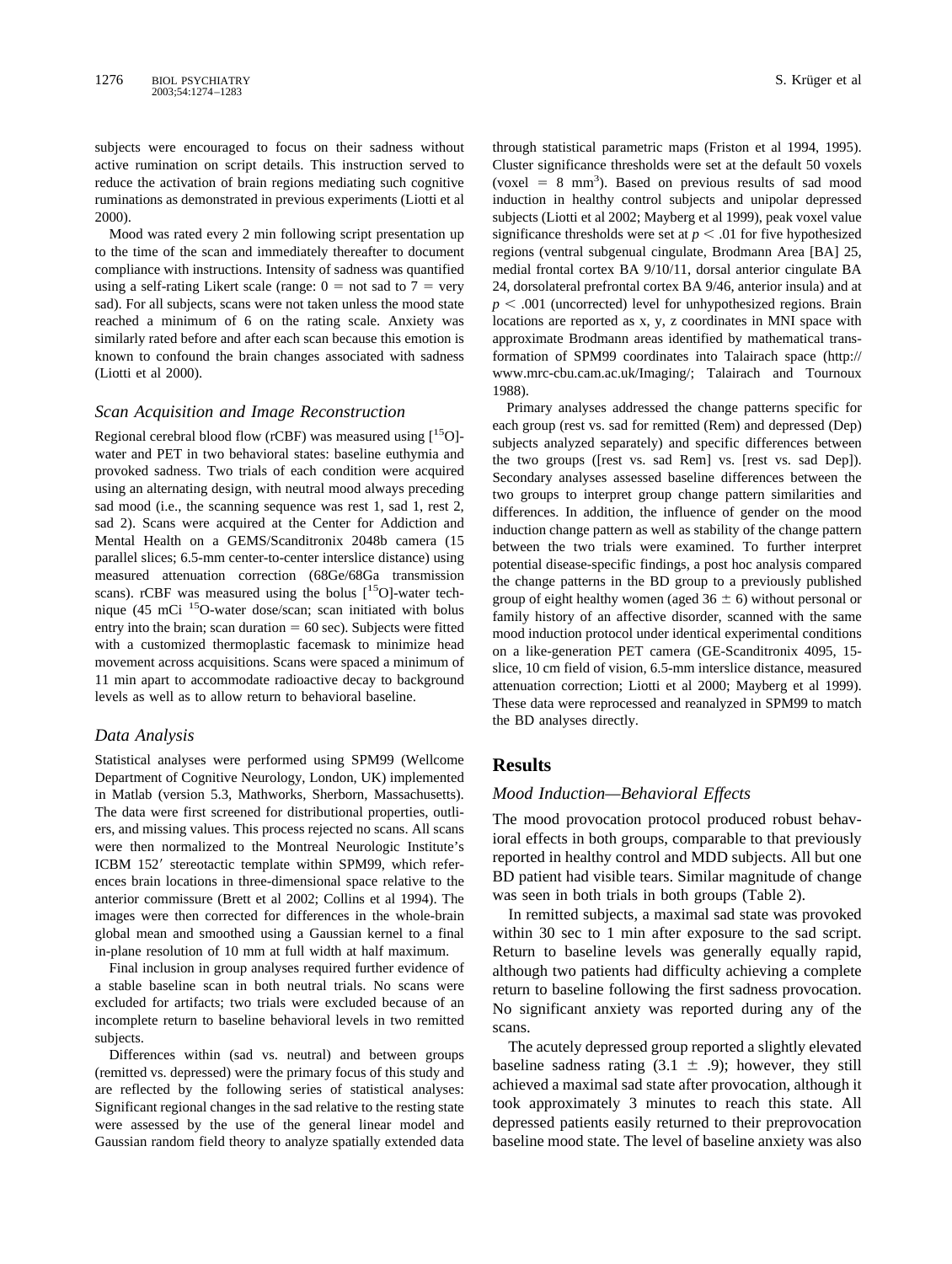|        |              | Remitted $(n = 9)$ | Depressed $(n = 11)$ |               |  |  |
|--------|--------------|--------------------|----------------------|---------------|--|--|
| Trials | Sadness      | Anxiety            | Sadness              | Anxiety       |  |  |
| Rest 1 | $.0 \pm .0$  | $1.1 \pm .5$       | $3.2 \pm .9$         | $1.6 \pm 1.0$ |  |  |
| Rest 2 | $.0 \pm 1.0$ | $1.0 \pm .5$       | $3.0 \pm 1.2$        | $1.8 \pm 1.2$ |  |  |
| Sad 1  | $7.0 \pm .5$ | $1.1 \pm 1.0$      | $7.0 \pm .5$         | $2.2 \pm 1.5$ |  |  |
| Sad 2  | $6.9 \pm .5$ | $1.3 \pm .5$       | $7.0 \pm .8$         | $2.0 \pm 1.3$ |  |  |
| Crying | 9            |                    | 10                   |               |  |  |

<span id="page-3-0"></span>Table 2. Behavioral Effects of Mood Induction

slightly higher than that of the remitted group. There were no statistically significant differences in scores across the two groups, however.

All subjects in both groups remained at peak sadness throughout the scan acquisition, verified by postscan self-report and debriefing. All participants confirmed that they were successful in avoiding active ruminations after the script was turned off. Anecdotally, all remitted subjects, reported feeling somewhat overwhelmed by the emotional experience. Remitted subjects also requested a slightly longer debriefing time after completion of the full session, describing a subjective feeling of emotional instability. None of these patients met clinical criteria for relapse. All remained clinically stable in remission at follow-up 2–3 days later.

#### *rCBF Changes with Sadness*

**REMITTED PATIENTS.** Acute sadness resulted in significant rCBF changes relative to baseline: increases in premotor cortex (BA 4/6), dorsal anterior cingulate (BA 24a), anterior insula, and cerebellum, and decreases in dorsal and ventral medial frontal cortex (BA 8/9/10), orbitofrontal cortex (BA 11), posterior cingulate (BA 23/31), inferior parietal (BA 40), and inferior temporal (BA 21) cortices (Table 3, [Figure 1](#page-4-0) top).

Table 3. Changes with Sadness in Remitted and Depressed Subjects with Bipolar Disorder

| Zone and Region           |              | Side<br>BA | <b>BP</b> Rem  |       | BP Dep         |       |       | $Z$ Score <sup><math>a</math></sup>                   |           |             |                          |
|---------------------------|--------------|------------|----------------|-------|----------------|-------|-------|-------------------------------------------------------|-----------|-------------|--------------------------|
|                           |              |            | X              | y     | z              | X     | y     | $\mathbf{Z}% ^{T}=\mathbf{Z}^{T}\times\mathbf{Z}^{T}$ | Rem/Dep   | Specificity | Interaction <sup>b</sup> |
| rCBF Increases            |              |            |                |       |                |       |       |                                                       |           |             |                          |
| Dorsal anterior insula    | R            |            | 44             | 16    | $\overline{4}$ | 52    | 22    | $-8$                                                  | 4.3/4.6   | Rem/Dep     |                          |
|                           | $\mathbb{R}$ |            | 56             | 18    | $-16$          | 54    | 42    | $-12$                                                 | 4.9/4.0   | Rem/Dep     |                          |
| Cerebellum                | L            |            | $-18$          | $-56$ | 22             | $-30$ | $-54$ | 20                                                    | 3.7/4.2   | Rem/Dep     |                          |
|                           | $\mathbb{R}$ |            | 18             | $-64$ | $-22$          |       |       |                                                       | 3.6       | Rem/Dep     |                          |
|                           | $\mathbb{R}$ |            | 24             | $-72$ | $-34$          |       |       |                                                       | 3.9       | Rem         |                          |
| Dorsal anterior cingulate | $\mathbb{R}$ | 24a        | 10             | 20    | 24             |       |       |                                                       | 5.3       | Rem         |                          |
| Motor/premotor            | $\mathbb{R}$ | 4/6        | 66             | $-4$  | 18             |       |       |                                                       | 4.4       | Rem         |                          |
|                           | $\mathbb{R}$ | 4/6        | 64             | $-8$  | 24             |       |       |                                                       | 4.2       | Rem         |                          |
|                           | L            | 4/6        | $-60$          | $-4$  | 16             |       |       |                                                       | 5.1       | Rem         |                          |
| rCBF Decreases            |              |            |                |       |                |       |       |                                                       |           |             |                          |
| Orbital medial frontal    | $\mathbb{R}$ | 10/11      | 6              | 42    | $-10$          | 8     | 56    | $-6$                                                  | 3.4/3.8   | Rem/Dep     |                          |
|                           | $\mathbb{R}$ | 11         | 14             | 46    | $-20$          |       |       |                                                       | 3.5       | Rem         | I                        |
| Ventral medial frontal    | $\mathbb{R}$ | 10         | 20             | 62    | $-4$           | 4     | 58    | 9                                                     | 4.0 / < 3 | Rem/Dep     |                          |
|                           | L            | 10         | $-18$          | 54    | 10             |       |       |                                                       | 3.7       | Rem         |                          |
|                           | L            | 10         | $-14$          | 64    | $\theta$       |       |       |                                                       | 3.9       | Rem         |                          |
| Frontal pole              | L            | 8          | $-28$          | 30    | 48             | $-28$ | 28    | 44                                                    | 4.5/3.8   | Rem/Dep     |                          |
|                           | L            | 8          | $-16$          | 38    | 38             |       |       |                                                       | 4.7       | Rem         |                          |
| Dorsolateral frontal      | $\mathbb{R}$ | 9          |                |       |                | 52    | 36    | 20                                                    | 4.8       | Dep/C       | I                        |
| Ventral lateral           | L            | 47         |                |       |                | $-42$ | 10    | $-34$                                                 | 5.0       | Dep         |                          |
| Inferior parietal         | $\mathbb{R}$ | 40         | 46             | $-56$ | 46             | 46    | $-62$ | 36                                                    | 3.8/3.6   | Rem/Dep/C   |                          |
|                           | $\mathbb{R}$ | 40         | 42             | $-66$ | 38             | 28    | $-72$ | 30                                                    | 3.7/3.6   | Rem/Dep/C   |                          |
|                           | $\mathbb{R}$ | 40         | 58             | $-32$ | 34             |       |       |                                                       | 4.86      | Rem/C       |                          |
|                           | L            | 40         |                |       |                | $-36$ | $-2$  | 40                                                    | 4.40      | Dep         |                          |
| Lateral inferior temporal | L            | 21/22/39   | $-58$          | $-50$ | $-24$          | $-54$ | $-52$ | $-18$                                                 | 4.3/6.7   | Rem/Dep/C   |                          |
|                           | $\mathbb{R}$ | 21/22/39   |                |       |                | 62    | $-40$ | $-6$                                                  | 3.9/3.8   | Dep/C       |                          |
|                           | $\mathbb{R}$ | 21/22/39   |                |       |                | 62    | $-10$ | $-4$                                                  | 4.4/3.4   | Dep/C       |                          |
|                           | L            | 21         | $-58$          | $-6$  | $-30$          |       |       |                                                       | 4.7       | Rem         |                          |
| Posterior cingulate       | R            | 31         | $\overline{4}$ | $-54$ | 12             | 10    | $-74$ | 36                                                    | 4.0/5.1   | Rem/Dep     |                          |
|                           | L            | 23/31      | $-12$          | $-38$ | 42             |       |       |                                                       | 4.3       | Rem         |                          |
|                           | L            | 23/31      | $-2$           | $-70$ | 8              |       |       |                                                       | 4.5       | Rem         |                          |
|                           |              |            |                |       |                |       |       |                                                       |           |             |                          |

Coordinates are in MNI space (SPM99).

 ${}^a\text{Z}$  values  $> 3.0, p < .001.$ <br>*b* Areas identified in interaction

<sup>b</sup>Areas identified in interaction analysis: remitted (sad-rest) versus depressed (sad-rest); precise coordinates not provided.

BA, Brodmann's area; BP, bipolar; Rem, remitted; Dep, depressed; x,y,z, three dimensional coordinates by which a pixel is determined; rCBF, regional cerebral bloodflow; R, right; L, left; C, control (reanalyzed in SPM99 for post hoc comparison with bipolar patient); I, interaction.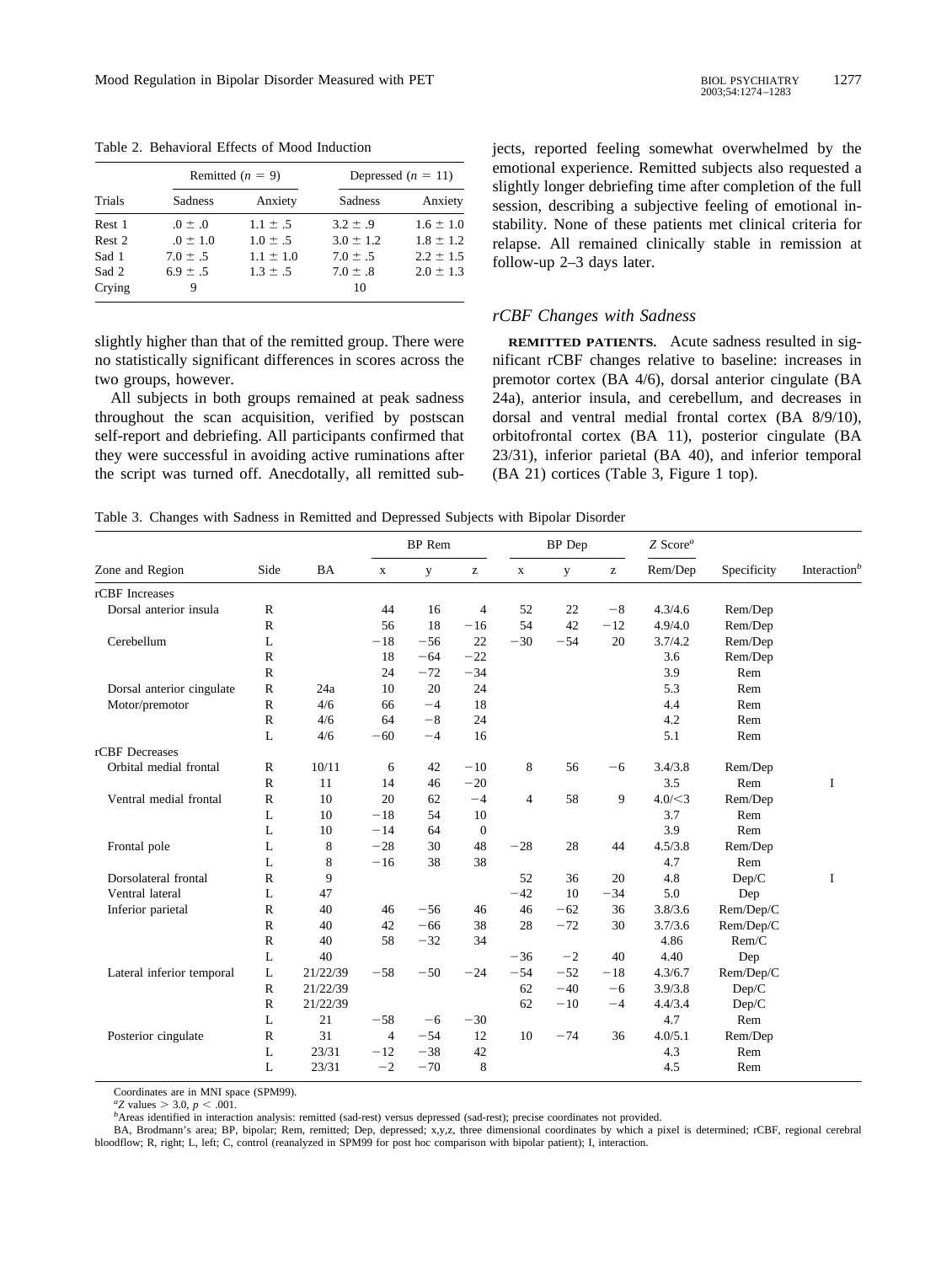<span id="page-4-0"></span>

Figure 1. Significant regional blood flow (rCBF) increases (in red/yellow) and decreases (in green-blue) after sad mood provocation overlayed on a magnetic resonance imaging template. Top row: remitted bipolar group; bottom row: acutely depressed bipolar group. REM, remitted; DEP, depressed; CB, cerebellar vermis; Cg24a, pregenual cingulate (BA 24a); PM6, premotor (BA 6); DLPF, dorsolateral prefrontal; mF10, medial prefrontal (BA 10); OF11, orbitofrontal (BA 11); Ins, insula; pCg, posterior cingulate; L, left; R, right.

**DEPRESSED SUBJECTS.** An overall similar pattern of rCBF changes was seen in the depressed group. The most significant changes again involved widespread rCBF decreases in dorsal and ventral medial frontal cortices, although without orbitofrontal changes (BA11). rCBF increases were also seen in anterior insula and cerebellum, and similar decreases were observed in posterior cingulate, inferior parietal, and inferior temporal cortices. Unique to depressed subjects were rCBF decreases in dorsolateral prefrontal cortex (BA9). Absent were the rCBF increases in dorsal anterior cingulate and premotor regions seen in remitted subjects. [\(Table 3,](#page-3-0) Figure 1 bottom).

The direct contrast of the group change patterns identified two areas of double dissociation: unique prefrontal cortex (BA9) decreases in the depressed group and unique orbitofrontal cortex (BA11) decreases in the remitted group [\(Table 3,](#page-3-0) images not shown). In neither group were there differences between men and women at baseline or with mood induction, nor were there trial order effects ([rest 1 vs. sad 1] versus [rest 2 vs. sad 2]).

# *Post Hoc Analyses*

**BASELINE ABNORMALITIES.** Comparison of remitted to depressed subjects with BP at baseline revealed no significant rCBF differences despite obvious differences in clinical state. Post hoc analyses of each group relative to the comparison sample identified prefrontal (BA9) hypoperfusion in both groups, but to a greater, although not significant, degree in depressed relative to remitted subjects. On the other hand, remitted subjects showed unique rCBF increases in dorsal anterior cingulate relative to control subjects, which was not seen at any threshold in the depressed group. Both groups compared with control subjects also showed similar significant rCBF decreases in prefrontal medial frontal orbitofrontal and parietal cortices as well as increased rCBF in cerebellum and insula. No further significant differences between depressed and remitted subjects at the preset statistical threshold were observed, suggesting that the identified abnormalities were trait rather than state abnormalities. Only with the induction of transient sadness were the two groups further differentiated.

**CHANGES WITH SADNESS.** In examining BD-specific change effects, there were several regions of significant difference between patients and the healthy comparison group. Again, a double dissociation was identified. Medial frontal rCBF decreases (BA 9/10/11) were seen only in the subject groups, suggesting a possible BD trait marker. rCBF increases in subgenual cingulate (BA 25) were seen uniquely in the comparison group. No changes in this region were seen in either patient group, similar to the findings reported in MDD [\(Liotti et al 2002\).](#page-9-0) Increased rCBF in cerebellum and insula and decreased rCBF and lateral prefrontal and parietal cortices were similar for patients and healthy volunteers.

# **Discussion**

With mood induction, regional brain changes previously identified in both healthy subjects and subjects with MDD were demonstrated in two groups of subjects with BD. These changes include rCBF increases in insular cortex, cerebellar vermis, motor and premotor cortex and rCBF decreases in parietal cortex, posterior cingulate cortex, and posterior inferior temporal cortex; changes may reflect shared circuitry in mood regulation in health and disease.

A major finding was the common pattern of brain activity following sad mood precipitation in fully remitted and acutely depressed BD subjects, in contrast to the pattern observed in healthy subjects. More specifically changes in BD subjects included increased rCBF in anterior insula, cerebellum and decreases in dorsal and ventral medial frontal cortex, posterior cingulate, inferior parietal and temporal cortex. Remitted subjects had more robust rCBF decreases in medial frontal cortex than depressed and had unique increases in dorsal anterior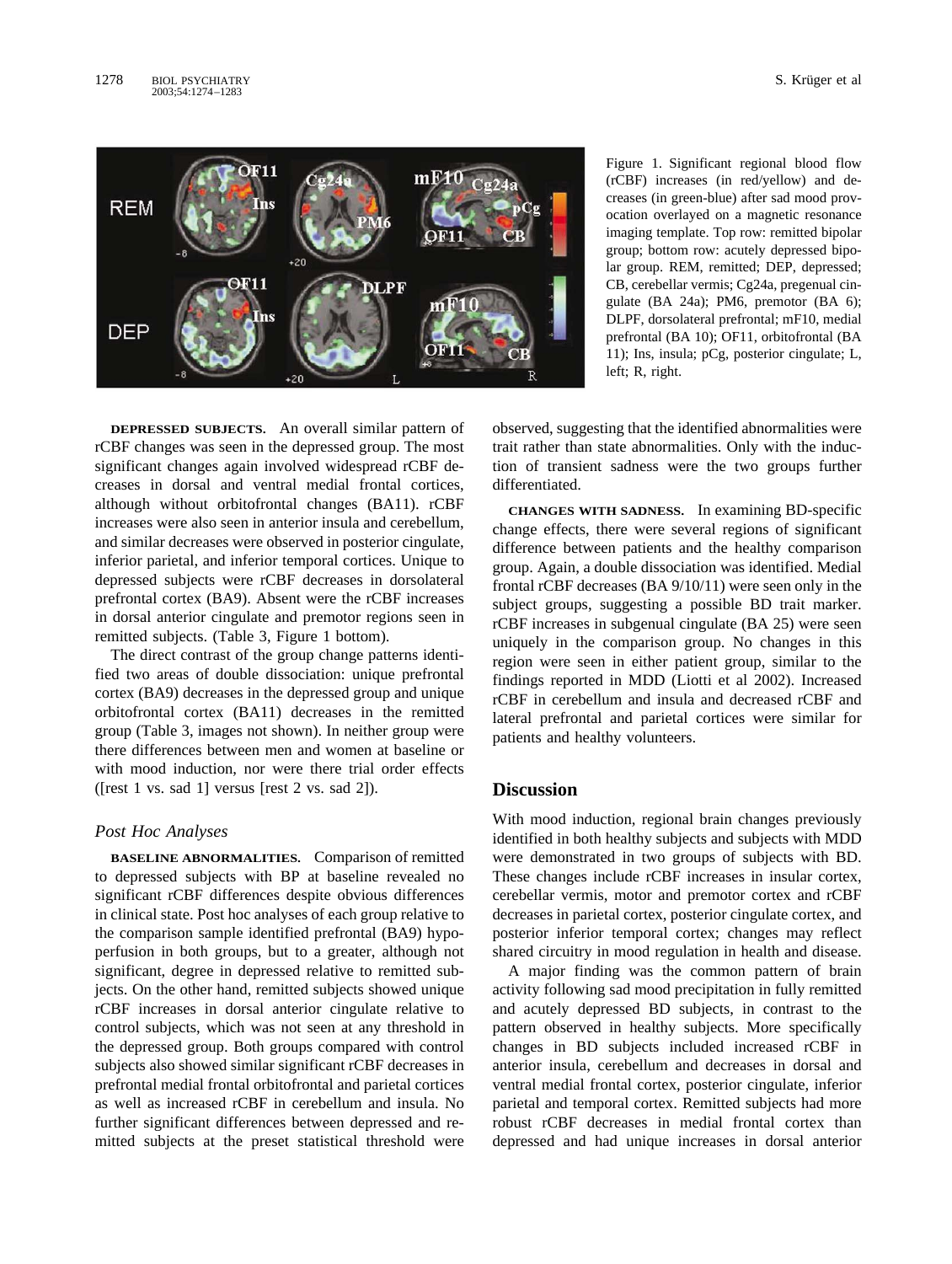cingulate and premotor cortex, while prefrontal decreases were unique to depressed subjects. Comparison of remitted to depressed subjects at baseline revealed a rCBF increase in remitted subjects in dorsal anterior cingulate and orbitofrontal cortex, but prefrontal cortex rCBF comparable to healthy control subjects.

# *Medial Frontal Cortex*

The sadness-related rCBF decreases in medial frontal cortex seen in both BD groups is almost identical to that seen in remitted and depressed unipolar patients [\(Liotti et](#page-9-0) [al 2002\).](#page-9-0) These frontal changes have also been reported in a case of Parkinson's disease with remitted depression following right-sided subthalamic nucleus stimulation for treatment of refractory motor symptoms [\(Stefurak et al](#page-9-0) [2001\),](#page-9-0) as well as following tryptophan depletion in SSRItreated depressed patients [\(Bremner et al 1995; Smith et al](#page-8-0) [1999\).](#page-8-0) These changes are not seen in healthy subjects at any significance threshold, suggesting a critical role for medial frontal cortex during mood challenge paradigms across depression diagnoses.

Previous functional brain imaging studies in humans with PET and functional magnetic resonance imaging have demonstrated consistent reductions in medial frontal cortex blood flow during the performance of a wide range of cognitive tasks, which may, in part, represent an attenuation or inactivation of elements of a functionally active, baseline, or default state of brain activity [\(Simpson](#page-9-0) [et al 2001\).](#page-9-0) It has been hypothesized that the observed changes reflect a dynamic interplay between ongoing cognitive processes and the emotional state of the subject.

Activation of medial prefrontal cortex has been previously associated with emotional processing tasks in nondepressed control subjects including the active rethinking and reappraisal of emotional feelings. Exaggerated activity in this region has been similarly reported in depressed patients in response to sad words, supporting the previously recognized negative emotional bias in this patient population. Selective changes in medial frontal cortex may reflect a reduced bias toward the processing of negative information in the recovered state, with implications for future relapse risk [\(Craik et al 1999; Elliott et al 2000;](#page-8-0) [Fossati et al, in press; Kelley et al 2002\).](#page-8-0)

Regional cerebral blood flow in medial frontal cortex has further been reported to be decreased during anticipatory anxiety and has been inversely correlated to the anxiety state itself [\(Simpson et al 2001\).](#page-9-0)

The resting state abnormalities in these ventral medial frontal regions seen in both bipolar groups are not the typical pattern seen in other patient groups, suggesting perhaps some specificity for BD [\(Mayberg 1994\).](#page-9-0)

These apparent "subtype"-specific effects are pertinent, given structural MRI and postmortem studies demonstrating abnormalities in both medial prefrontal and ventral medial frontal cortex in familial depressions and in specific studies of BD [\(Burnet and Harrison 2000; Drevets et](#page-8-0) [al 1997; Ongur 1998; Rajkowska 2000\).](#page-8-0) Volumetric measurements were not performed in this study to examine potential confounding effects of atrophy on baseline measurements that may have introduced an apparent but spurious flow defect. The findings here are, however, much more widespread than the relatively focal structural abnormalities previously reported.

The presence of comparable baseline ventral medial abnormalities in both remitted and depressed state in subjects with BD therefore might be better interpreted as potential trait abnormalities. This is consistent with previous reports of orbitofrontal dysfunction in BD patients with either depressed or manic states [\(Biver et al 1994;](#page-8-0) [Blumberg et al 2000b; Drevets et al 1997\).](#page-8-0) The regions described here, however, are more widespread, extending rostrally and superiorly to include other regions of medial frontal cortex.

The greater magnitude of change with mood provocation in orbitofrontal cortex in patients with remitted BP combined with a unique increase in anterior cingulate and premotor regions may be linked to the reported increased affective reactivity of these patients (including "interepisodic switching"; [Silberman et al 1985\),](#page-9-0) which has been recognized as one of the classic hallmarks of BD (Bräunig [1995a, 1995b;](#page-8-0) Kraepelin 1916; [Leonhard 1957\)](#page-9-0). Anecdotally, this is also consistent with several patients' self report of being emotionally overwhelmed at the conclusion of this experiment.

The link between orbitofrontal abnormalities and propensity for rapid shifts in mood state is also consistent with clinical observations of orbitofrontal cortex lesions where affective lability, impulsivity, and sudden changes between euphoric and dysphoric mood states are commonly seen [\(Angrilli et al 1999; Grafman et al 1986;](#page-7-0) [Joseph 1999\).](#page-7-0) Contiguous but more dorsal and rostral medial frontal regions are additionally involved in mediating self-referential processing of emotionally salient stimuli (Elliott et al 2000; [Murphy and Sahakian 2001\)](#page-9-0) and in reward assessment [\(Bechara et al 2000; Rolls 2000;](#page-8-0) [Schultz 1999, 2001\),](#page-8-0) which may further explain the observed abnormalities in these domains, particularly during acute depressive episodes.

These converging findings might therefore suggest that medial frontal regions are involved in preventing uncontrolled or exaggerated responses to external stimuli and in maintaining emotional and behavioral homeostasis.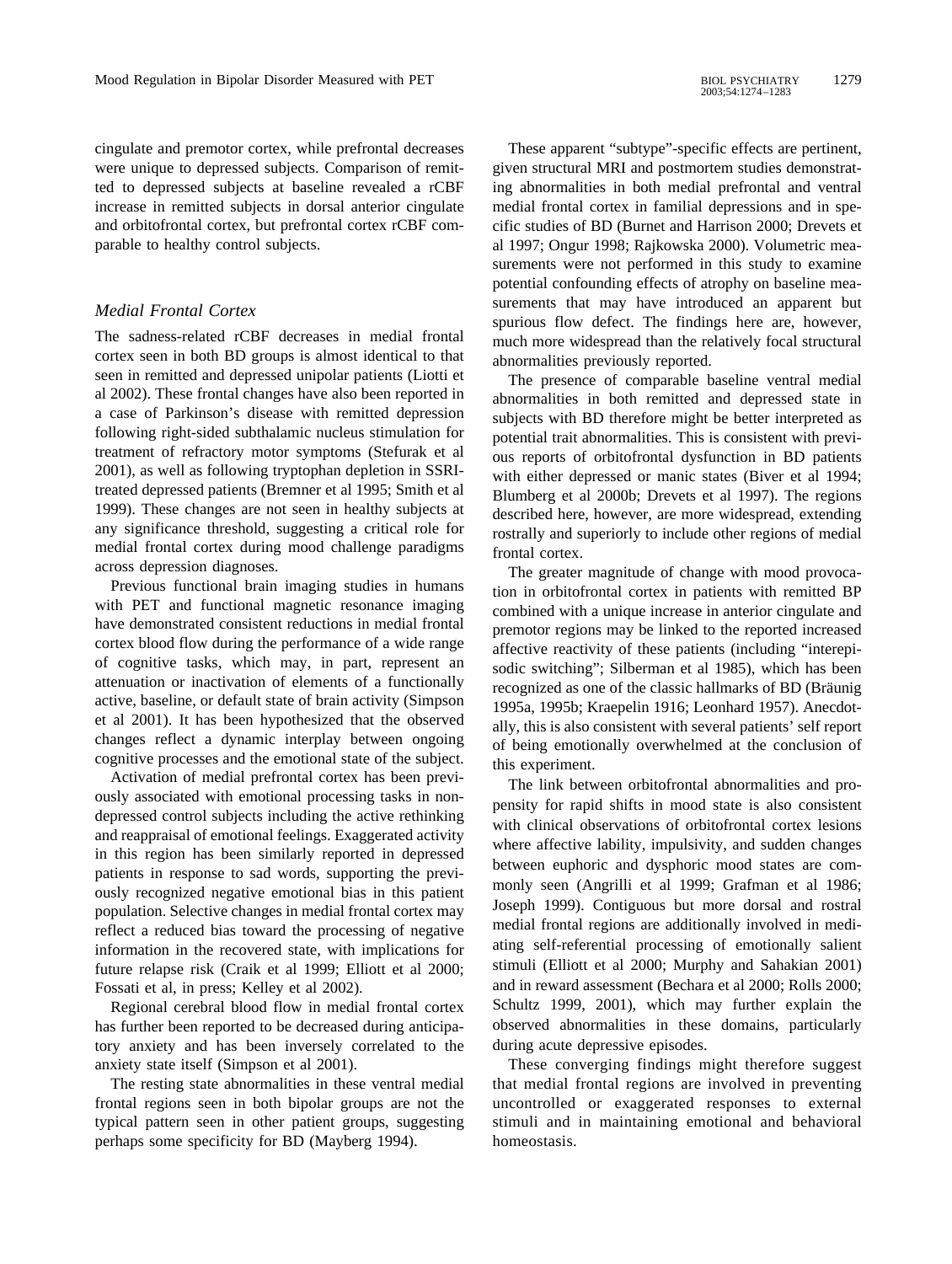# *Dorsolateral Prefrontal Cortex*

Dorsolateral prefrontal hypoperfusion at rest was present in both remitted and depressed subjects. Dorsolateral prefrontal hypoperfusion has been one of the most consistent findings in imaging studies of major depression, whether unipolar, bipolar, or neurologic [\(Baxter et al](#page-8-0) [1989; Buchsbaum 1986, Buchsbaum et al 1997; Dolan et](#page-8-0) [al 1992; Kennedy et al 2001; Mayberg 1994\).](#page-8-0) This pattern has been shown to correlate with psychomotor speed and frontal cognitive impairment [\(Bench et al 1993; Mayberg](#page-8-0) [1994; Videbech 2000\).](#page-8-0) Deactivation of predominantly dorsal prefrontal cortex has also been reported during memory-driven emotional states in healthy subjects [\(Damasio 1996; Gemar et al 1996; Ketter et al 1999;](#page-8-0) [Mayberg et al 1999\),](#page-8-0) although not in patients with active MDD, where there is also baseline prefrontal hypoperfusion. This differs from the findings in the depressed subjects with BD, suggesting another difference between the two depression subtypes.

Absence of further changes (decreases) in prefrontal cortex in remitted subjects with emotional stress may, however, be a marker of preserved integrity of these pathways when in remission. Known connections between prefrontal and anterior cingulate may together serve a protective function in remitted patients. This would be consistent with the absence of dorsal cingulate baseline abnormalities or change effects in the depressed BD group.

# *Dorsal Anterior Cingulate (BA 24a)*

Increased rCBF in dorsal anterior cingulate (BA 24a/32) occurred uniquely in the remitted group both at rest and after mood induction. Cingulate changes may be linked to the decrease in orbitofrontal cortex, because these regions have strong reciprocal connections [\(Vogt and Pandya](#page-9-0) [1987\).](#page-9-0) That said, one might have expected changes in the depressed subjects as well. Multivariate analyses are likely needed to address the apparent complex relationships between prefrontal anterior cingulate and medial frontal cortex with and without mood provocation in the various patient groups (Mayberg 2002).

Nonetheless, dorsal anterior cingulate has been implicated in attention to emotional salience [\(Bush et al 1998;](#page-8-0) [Lane et al 1997a, 1997b; Whalen et al 1998\)](#page-8-0) and in emotion-attention interaction tapped by the Emotional Stroop Task [\(Whalen et al 1998\).](#page-9-0) In MDD, BA 24a resting metabolism has been previously identified as a predictor of future antidepressant response [\(Mayberg et al 2000\).](#page-9-0) Increased activity above baseline in the remitted bipolar group may reflect a basal hyperactivity of this emotionvigilance system, explaining the remitted subjects' tendency to react faster to the mood provocation paradigm

and to feel emotionally overwhelmed by the sad stimulus. In combination with orbitofrontal hypometabolism, this finding might explain the exaggerated emotional reactivity of subjects with BD observed in the clinically euthymic state.

# *Subgenual Cingulate (BA 25)*

Despite previous studies demonstrating robust and reproducible activity of subgenual cingulate with negative mood change in healthy subjects [\(Damasio 1996; George](#page-8-0) [et al 1995; Liotti et al 2000\)](#page-8-0) as well as its role in SSRI antidepressant response [\(Mayberg et al 1999, 2000\),](#page-9-0) no significant changes were identified in either the remitted or acutely depressed group. A similar finding was seen in patients with an acute major depressive episode and recovered from depression, on maintenance SSRI antidepressants or drug free [\(Liotti et al 2002\).](#page-9-0) To further explore the role of this area in BD, we conducted a secondary analysis, addressing the comparison of rCBF in this region during the resting state across groups. Resting rCBF in BA 25 was increased, albeit not significantly, in both remitted and depressed subjects with BD relative to the healthy control group, suggesting a subtle, ongoing tonic activation of this region. This is different from that seen in remitted subjects with MDD, in whom tonic rCBF decreases in this region relative to control subjects were demonstrated [\(Liotti et al 2002\).](#page-9-0) This finding may be another disease-specific marker differentiating BD from MDD. That said, relative resting state hyperactivity in this region is also seen in healthy subjects with high selfratings of negative affect [\(Zald et al 2002\),](#page-9-0) perhaps reflecting a personality trait maker rather than a BDspecific effect.

Absence of change in this region with mood provocation may alternatively reflect long-standing functional reorganization of limbic-cortical pathways that normally mediate acute shifts in mood state and participate in selection of emotional targets, whether happy or sad [\(Elliott et al 2000\).](#page-8-0) This absence of change in either bipolar group is similar to that previously reported in subjects with recurrent MDD [\(Liotti et al 2002\),](#page-9-0) again suggesting a depression-specific, albeit not a syndromespecific marker.

Some studies of mood provocation show changes in the amygdala. These were not seen in this study, nor are they present in other studies using a pure personal memory provocation paradigm. When seen, it is generally using novel emotional stimuli, such as faces, pictures, or film [\(Levesque et al 2003; Phillips et al 1998, 2001\).](#page-9-0) In this study, both the timing of scan acquisition (minutes after first provoking the emotional state, rather than during evaluation of the stimulus itself) and the nature of the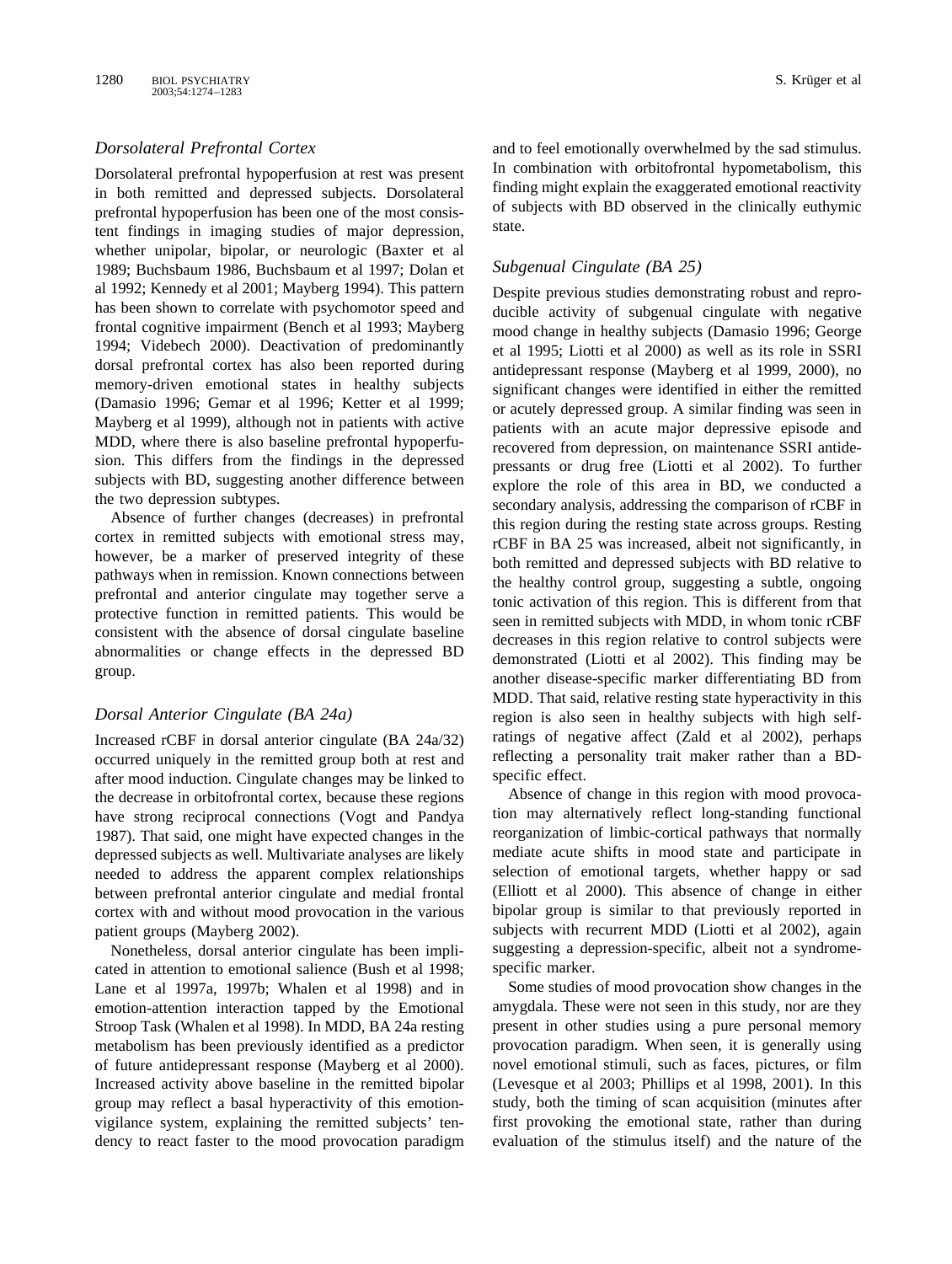<span id="page-7-0"></span>provocation stimulus (a familiar, personal sad memory rather than a novel stimulus) likely account for these apparent differences across studies.

## *Caveats*

A first potential confounding factor in considering the interpretation of these data are the ongoing treatment of all subjects with valproic acid. Studying patients in a drugfree state was not considered an ethical option for an experiment of this type. Moreover, medication treatment was comparable for the two groups, and the group patterns were similar to those demonstrated in subjects with recurrent MDD, who were studied with the same provocation method, but who were not on mood stabilizers. Although it is certainly a possibility that the baseline abnormalities may include medication effects, the change pattern with mood induction likely does not.

Data are limited as to known effects of anticonvulsants in either actively depressed or remitted subjects with BD. Valproic acid has been reported to cause a 22% reduction in overall glucose metabolism in patients with epilepsy [\(Leiderman et al 1991\)](#page-9-0) and a 15% decrease in global rCBF in healthy volunteers [\(Gaillard et al 1996\).](#page-8-0) In a baboon model of epilepsy, a similar global rCBF decrease has been reported [\(Oliver and Dormehl 1998\).](#page-9-0) These findings are inconsistent with the resting state pattern seen here.

Furthermore, rCBF increases in the insula have also been reported in patients with treatment resistant depression before treatment with carbamazepine [\(Ketter et](#page-8-0) [al 1999\).](#page-8-0) Treatment with carbamazepine resulted in a widespread metabolic decrease, with the degree of insular decrease correlating with treatment response. Further inferences from this study cannot be drawn as remitted patients were not reported. Taken together, there is no clear link between the reported abnormalities seen commonly in the remitted and depressed BD groups that is best explained by chronic exposure to valproic acid.

Secondly, it might be assumed that rCBF baseline changes observed in remitted subjects may be due to residual depressive symptoms rather than to an underlying disease marker; however, the HAM-D scores of our remitted subjects were below 4, and all patients were assessed to be clinically euthymic by experienced psychiatrists in a tertiary care bipolar clinic.

Thirdly, it is possible that subtle technical differences may be present, confounding what we believe are trait effects, because scans from the comparison control group were not acquired with the same PET camera as that used for the subjects with BD but with a like-generation scanner made by the same manufacturer. To reduce the potential contribution of hardware differences, the control raw data were reprocessed and reanalyzed in SPM99 to match all variables used for the bipolar analyses. Also notable are the similarities between the bipolar findings and those seen in unipolar patients scanned on the same camera as that used for the control subjects [\(Liotti et al 2002\),](#page-9-0) suggesting that differences between PET cameras are unlikely to account for apparent disease-specific effects reported here.

Finally, this experiment addresses only vulnerability to the depressive pole of BD of potential relevance to understanding potential mechanisms mediating depression relapse in patients with remitted BD. These findings cannot be extrapolated to either pathways mediating hypomanic or manic switches or triggers of such switches, because methods for the experimental induction of switches into hypomania, mania, or lability per se are untested.

# *Conclusions and Clinical Implications*

This study complements the results of a previous study of mood induction in subjects with MDD, highlighting differences specific to BD. Unique to remitted subjects with BD is increased rCBF in dorsal anterior cingulate with mood induction, the reverse of what is reported in remitted subjects with MDD [\(Liotti et al 2002\).](#page-9-0) Common to both, subjects with MDD and with BD, independent of clinical state and in clear distinction to healthy volunteers, are widespread rCBF decreases in medial frontal cortex (BA 9/10). More specific to subjects with BD regardless of state are resting abnormalities in the same regions. The additional characterization of the functional interactions between medial frontal (BA 10), anterior cingulate (BA 24), orbital cortex (BA 11), and prefrontal (BA 9) regions using multivariate analyses may provide a more mechanistic understanding of the euthymic bipolar state. As well, future studies in which at risk subjects (e.g., family members of subjects with BD) are subjected to the same mood induction protocol will be needed to test whether this mood induction paradigm can determine vulnerability for disease.

## **References**

- American Psychiatric Association (1994): *Diagnostic and Statistical Manual of Mental Disorders*, 4th ed. Washington, DC: American Psychiatric Press.
- Angrilli A, Palomba D, Cantagallo A, Maietti A, Stegagno L (1999): Emotional impairment after right orbitofrontal lesion in a patient without cognitive deficits. *Neuroreport* 10:1741–1746.

This work was supported by a grant from the Theodore and Vada Stanley Foundation to Dr. Mayberg.

We thank the Bipolar and Depression Clinics Staff at the Centre for Addiction and Mental Health, Clarke Site, for their support. Special thanks to Doug Hussey and Kevin Cheung from the Positron Emission Tomography Centre at the Centre for Addiction and Mental Health for excellent technical support.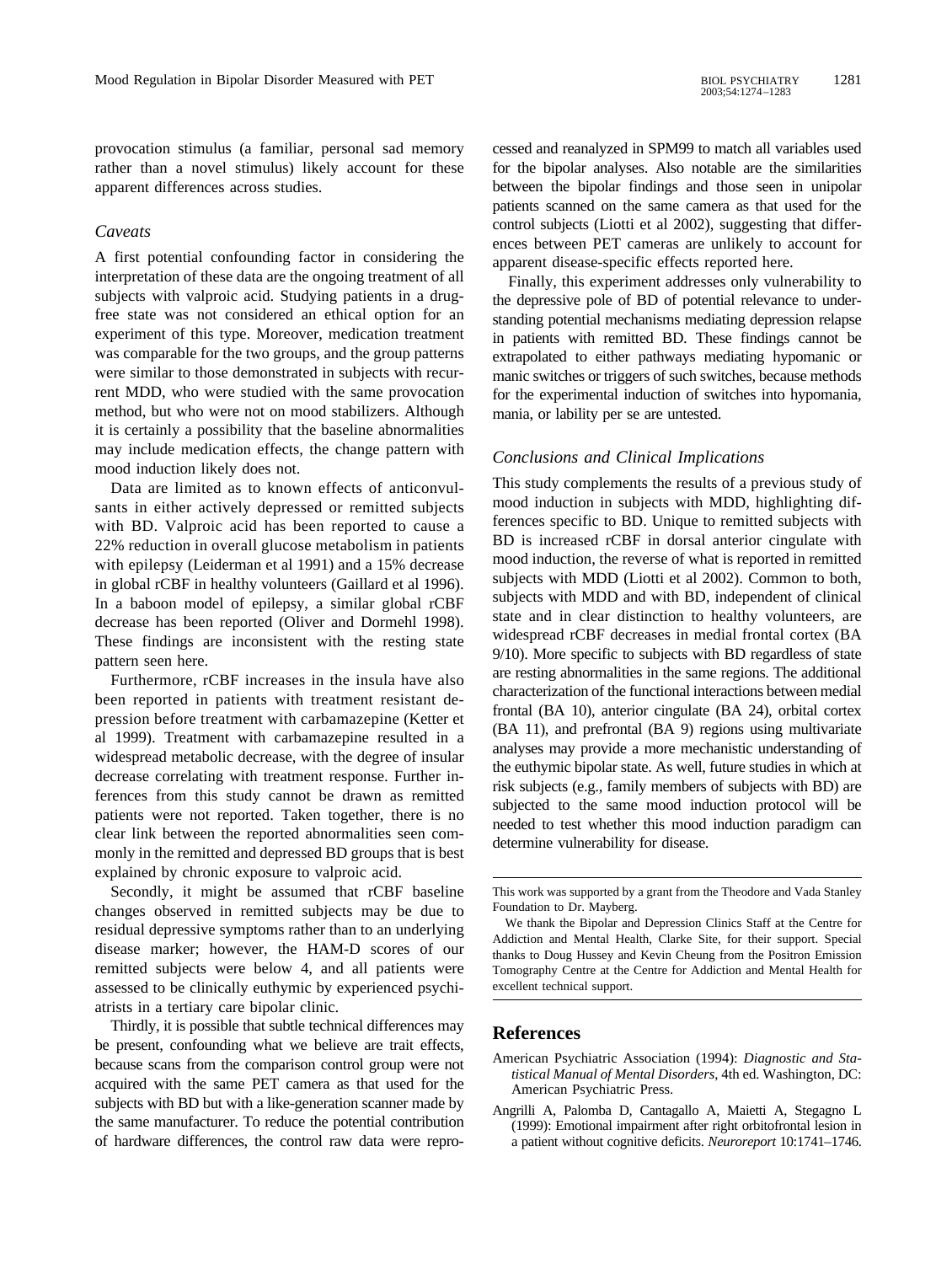- <span id="page-8-0"></span>Baxter LRJ, Schwartz JM, Phelps ME, Mazziotta JC, Guze BH, Selin CE, et al (1989): Reduction of prefrontal cortex glucose metabolism common to three types of depression. *Arch Gen Psychiatry* 46:243–250.
- Bechara A, Damasio H, Damasio AR (2000): Emotion, decision making and the orbitofrontal cortex. *Cereb Cortex* 10:295–307.
- Bench CJ, Friston KJ, Brown RG, Frackowiak RS, Dolan RJ (1993): Regional cerebral blood flow in depression measured by positron emission tomography: The relationship with clinical dimensions. *Psychol Med* 23:579–590.
- Biver F, Goldman S, Delvenne V (1994): Frontal and parietal metabolic disturbances in unipolar depression. *Biol Psychiatry* 36:381–388.
- Blumberg HP, Stern E, Martinez D, Ricketts S, de Asis J, White T, et al (2000a): Increased anterior cingulate and caudate activity in bipolar mania. *Biol Psychiatry* 48:1045–1052.
- Blumberg HP, Stern E, Ricketts S, Martinez D, de Asis J, White T, et al (2000b): Rostral and orbital prefrontal cortex dysfunction in the manic state of bipolar disorder. *Am J Psychiatry* 156:1986–1988.
- Bowden CL (2001): Strategies to reduce misdiagnosis of bipolar depression. *Psychiatr Serv* 52:51–55.
- Bräunig P (1995a): Zykloide Psychosen und das Spektrum bipolarer Erkrankungen. In: Bräunig P, ed. *Emotionspsychopathologie und zykloide Psychosen.* Stuttgart: Schattauer, 13–29.
- Bräunig P (1995b): Elemente zykloider Psychopathologie und diagnostische Merkmale zykloider Psychosen. In: Braunig P, ed. *Emotionspsychopathologie und zykloide Psychosen.* Stuttgart: Schattauer, 87–109.
- Bremner JD, Innis RB, Salomon RM, Staub LH, Ng CK, Miller HC, et al (1995): Positron emission tomography measurement of cerebral metabolic correlates of tryptophan depletion-induced depressive relapse. *Arch Gen Psychiatry* 54:364–374.
- Brett M, Johnsrude IS, Owen AM (2002): The problem of functional localisation in the brain. *Nat Rev Neurosci* 3:243–249.
- Buchsbaum MS (1986): Brain imaging in the search for biological markers in affective disorder. *J Clin Psychiatry* 47(suppl):7–12.
- Buchsbaum MS, Wu J, Siegel BV, Hackett E, Trenary M, Abel L, et al (1997): Effect of sertraline on regional metabolic rate in patients with affective disorder. *Biol Psychiatry* 41:15–22.
- Burnet PW, Harrison PJ (2000): Substance P (NK1) receptors in the cingulate cortex in unipolar and bipolar mood disorder and schizophrenia. *Biol Psychiatry* 47:80–83.
- Bush G, Whalen PJ, Rosen BR, Jenike MA, McInerney SC, Rauch SL (1998): The counting Stroop: An interference task specialized for functional neuroimaging—validation study with functional MRI. *Hum Brain Mapp* 6:270–282.
- Collins DL, Neelin P, Peters TM, Evans AC (1994): Automatic 3D intersubject registration of MR volumetric data in standardized Talairach space. *J Comput Assist Tomogr* 18:192–205.
- Craik FIM, Moroz TM, Moscovitch M, Stuss DT, Winocur G, Tulving E, Kapur S (1999): In search of the self: A PET investigation. *Psychol Sci* 10:26–34.
- Damasio AR (1996): The somatic marker hypothesis and the possible functions of prefrontal cortex. *Philos Trans R Soc Lond B Biol Soc* 351:1413–1420.
- Dolan RJ, Bench CJ, Brown RG, Scott LC, Friston KJ, Frackowiak RS (1992): Regional cerebral blood flow abnormalities in depressed patients with cognitive impairment. *J Neurol Neurosurg Psychiatry* 55:768–773.
- Drevets WC (2000): Neuroimaging studies of mood disorders. *Biol Psychiatry* 48:813–829.
- Drevets WC, Price JL, Simpson JRJ (1997): Subgenual prefrontal cortex abnormalities in mood disorders. *Nature* 386:824–827.
- Ebert D, Feistel H, Barocka A, Kaschka W (1994): Increased limbic blood flow and total sleep deprivation in major depression with melancholia. *Psychiatry Res* 55:101–109.
- Elliott R, Rubinsztein JS, Sahakian BJ, Dolan RJ (2000): Selective attention to emotional stimuli in a verbal go/no-go task: An fMRI study. *Neuroreport* 11:1739–1744.
- Fossati P, Hevonor SJ, Grahma SJ, Grady C, Keightley ML, Craik F, Mayberg HS (in press): In search of the emotional self. A fMRI study using positive and negative emotional words. *Am J Psychiatry*.
- Friston KJ, Holmes AP, Worsley KJ, Poline JB, Frith CD, Frackowiak RSJ (1995): SPMs in functional imaging: A general linear approach. *Hum Brain Mapp* 2:189–210.
- Friston KJ, Worsley KJ, Frackowak JS, Mazziotta JC, Evans C (1994): Assessing the significance of focal activations using their spatial extent. *Hum Brain Mapp* 1:214–220.
- Fukuda K, Etoh T, Iwadate T, Ishii A (1983): The course and prognosis of manic depressive psychosis: A quantitative analysis of episodes and intervals. *Tohoku J Exp Med* 139:299–307.
- Gaillard WD, Zeffiro T, Fazilat S, DeCarli C, Theodore WH (1996): Effect of valproate on cerebral metabolism and blood flow: An 18F-2-deoxyglucose and 15O water positron emission tomography study. *Epilepsia* 37:515–521.
- Gemar MC, Kapur S, Segal ZV, Brown GM, Houle S (1996): Effects of self-generated sad mood on regional cerebral activity: A PET study in normal subjects. *Depression* 4:81–88.
- George MS, Ketter TA, Parekh PI, Horwitz B, Herscovitch P, Post RM (1995): Brain activity during transient sadness and happiness in healthy women. *Am J Psychiatry* 152:341–351.
- Grafman J, Vance SC, Weingartner H, Salazar AM, Amin D (1986): The effects of lateralized frontal lesions on mood regulation. *Brain* 109:1127–1148.
- Joseph R (1999): Frontal lobe psychopathology: Mania, depression, confabulation, catatonia, perseveration, obsessive compulsions, and schizophrenia. *Psychiatry* 62:138–172.
- Keller MB, Lavori PW, Coryell W, Andreasen NC, Endicott J, Clayton PJ (1986): Differential outcome of pure manic, mixed/cycling and pure depressive episodes in patients with bipolar illness. *JAMA* 255:3138–3142.
- Kelley WM, Macrae CN, Wyland CL, Caglar S, Inati S, Heatherton TF (2002): Finding the self? An event-related fMRI study. *J Cogn Neurosci* 14:785–794.
- Kennedy SH, Evans K, Krüger S, Mayberg HS, Meyer JH, McCann S, et al (2001): Effects of paroxetine on regional glucose metabolism in depression. *Am J Psychiatry* 158:899–905.
- Ketter TA, Kimbrell TA, George MS, Willis MW, Benson BE, Danielson A (1999): Baseline cerebral hypermetabolism associated with carbamazepine response, and hypometabolism